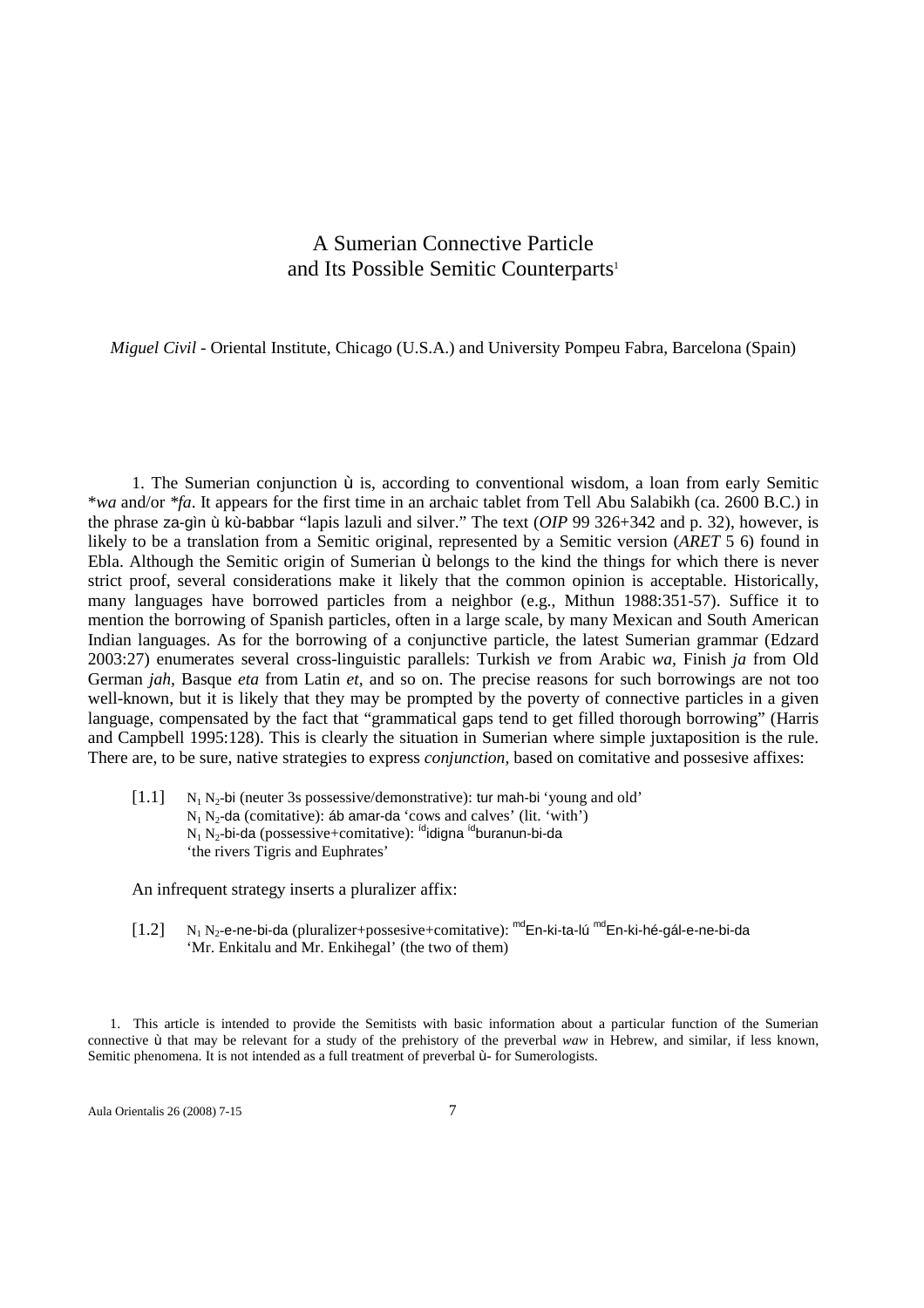Sumerian has also a conjunctive nga-, of unknown origin, symmetrical and reversible, but used only between predicates. *Disjunction* may be expressed with co-ordinated subjunctive-optative clauses:

 $[1.3]$  N<sub>1</sub> hé-a N<sub>2</sub> hé-a ... N<sub>n</sub> hé-a (hé-a = optative 'let it be'): lugal hé-a en hé-a ensí hé-a sanga hé-a 'a king, or a high priest, or a governor, or an estate administrator'

To express an *adversative* relation, there are no other means than the undifferentiated ù, except perhaps for unrecoverable prosodic ones. Some examples of the uses of the particle:

- [1.4.1] conjunctive: níg-tuku ù nam-ukú-ra 'wealth *and* poverty'
- [1.4.2] disjunctive: gá-e ù za-e '*either* you *or* me'
- [1.4.3] adversative: ù za-e uru-šè nu-ku4-ku4-me-en (you pretend to be a lady), '*but* you are not even admitted in town'
- [1.4.4] emphatic adversative conjunction ('not only ... but also'): ù níg-tuku-ta-àm ù nam-dumu-lú-ta-àm '*not only* for reasons of wealth, *but also* for reasons of family nobility'
- [1.4.5] to introduce a new subject in a letter (paragraph divider)

All these strategies, in any case, are used very sparingly, and thus it is no surprise that Sumerian would be receptive to the borrowing of a coordinating particle from a neighboring Semitic language.

2. So far, there is nothing here surprising or especially remarkable. What is unusual, however, are other functions of ù. There are 368 instances of ù in the basic corpus used for this investigation (the literary compositions in the XVIIIth century Nippur catalogue, plus the Gudea cylinder A, ca. 2100 B.C.).<sup>2</sup> Of those instances, only 19% have simple connecting functions as exemplified in [1.4], the rest, or 81%, are proclitics preposed to finite verbal forms. The main thrust of this paper will be to examine the use of ù as a verbal proclitic in Sumerian, so that the results can be used to inquire whether it is a reflex of some latent feature of Proto-, or Early, Semitic (or even perhaps Afroasiatic)*,* or, on the contrary, if it is the result of some internal morphosyntactic process within the Sumerian language itself, so that any morphological or syntactic similarity with Semitic would be due to chance, or to some infrequent crosslinguistic tendencies. It should be noted here that Akkadian does not show any trace of a verbal proclitic *u*  (so that any borrowing would be from some Semitic language other than Akkadian proper), but has a connective verbal clitic *-ma*, used after predicates, which was borrowed sporadically into the Sumerian of the XIX-XVIIIth centuries (Karashashi 2006).

First, some remarks on the phonology of what is transliterated here as preverbal ù-. If the particle is of Semitic origin, the initial glide of *\*wa* seems to have disappeared with a concomitant change a > u. A phonological shape /wa/ in Sumerian, however, is not absolutely excluded, given our insufficient data on the phonology of Sumerian. There are no traces of any influence on a following consonant. The graphemics and morphophonemics are simple, and their chronology is irrelevant in the present context.<sup>3</sup>

- $[2.1.1]$  ù > V / ba-, bí-: ù-ba-an-dab<sub>5</sub> > a-ba-an-dab<sub>5</sub>, ù-bí-ús > ì-bí-ús
- [2.1.2] ù-im-ma > um-ma-: ù-im-ma-ni-in-dé-dé > um-ma-ni-in-dé-dé

2. This is the corpus used for statistics, about 120 additional passages have been used as needed.

3. In the Sumerian scribal practice, one can detect two opposed tendencies in the representation of morphophonemic variants: an innovating one, visible in Gudea and Ur III times, that tends to make explicit the phonological variants, another one, in the Old Babylonian period, keeps the underdifferentiated traditional writings. Each case has its own history, and thus ì-bí- does not survive the end of the third millennium, but a-ba- does, although alternating with ù-ba-. Similarly, ha-mu- is the rule until the end of Ur III, against the tendencies of the period, while hu-mu- is the rule in OB, and so on.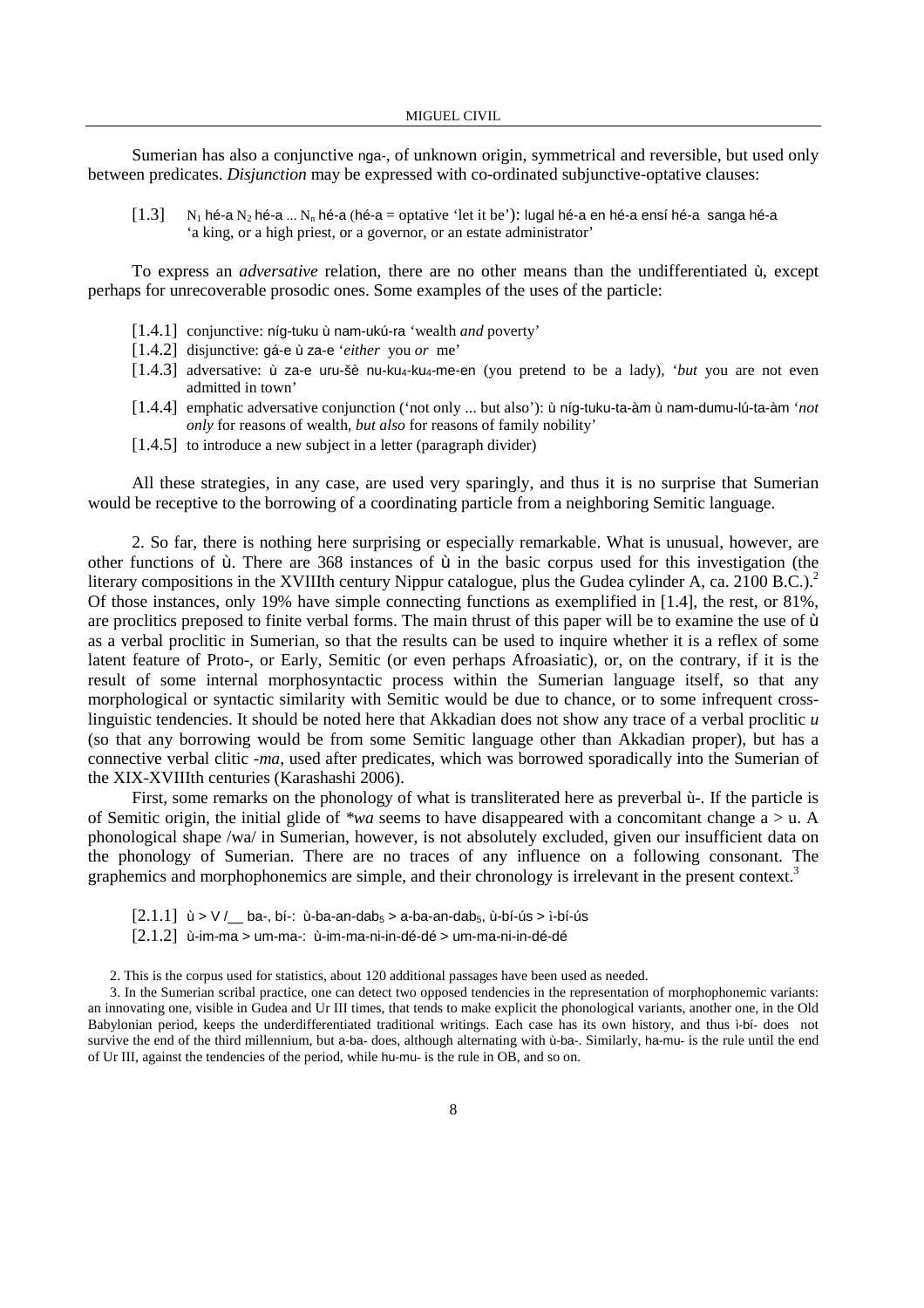$[2.1.3]$  ù-VC > (ù)-uC: ù-al-gaz > ul-gaz, ù-V-b-sì-ke > ub-sì-ke, ù-V-n-gen > un-gen

3. As for the function of ù- as a verbal clitic, it converts a regular declarative clause into a temporal clause of anteriority subordinated to the following main clause, or rather, we should perhaps say, *combined* with it.<sup>4</sup> How to label this function, will be discussed later on. The particle  $\dot{u}$ -, which alone marks originally a simple coordination 'and', when connecting two predicates representing successive events is interpreted as asymmetrical and becomes a mark of temporal subordination:  $C_1$  *and then*  $C_2$ <sup>'</sup>. A possible path in the grammaticization of ù- from a connective particle to a mark of dependency would be the following [3.1]: two clauses, originally in asyndetic relation (*a*), are connected with the particle ù (*b*); when the construction receives an asymmetrical interpretation 'and then', the independent particle is considered a clitic at the end of the first clause (*c*), and, since Sumerian has a strict SOV syntax, it becomes *de facto* a verbal enclitic. This stage is uncontroversial and a large number of cross-linguistics parallels can be adduced (Cristofaro 2003:20; Haiman 1985:198-203). Then the ù, now a clause enclitic, becomes a verbal proclitic (*d*), i.e., moves to the front of the verbal form where it falls into the same slot as the preverbal modals.

|  | [3.1] $(a) C_1 C_2$                                        | juxtaposition                    |
|--|------------------------------------------------------------|----------------------------------|
|  | $(b)$ C <sub>1</sub> ù C <sub>2</sub>                      | insertion of connective particle |
|  | $(c)$ C <sub>1</sub> -ù C <sub>2</sub>                     | cliticization <sup>3</sup>       |
|  | $(d)$ C <sub>1</sub> = S O V- $\dot{u}$ > S O $\dot{u}$ -V | clitic movement                  |

The reasons for the last step, much more infrequent typologically, are far from clear. Bybee et al. 1990, have studied the ordering of morphemes in a word; according to this study, only 18% of the SOV languages tend to have preposed affixation, so that the case of Sumerian warrants further inquiry:<sup>6</sup> for instance, could the form ù+verb have been borrowed *en bloc* as an established pattern? Note that the verbal connective nga- is also preposed to the predicate I will not consider here seriously the possibility that the source of Sumerian preverbal ù- is the Akkadian subordination marker *-u.*

4. The preverbal ù- appears in two kinds of contexts: (1) preposed to narrative or declarative main clauses, and (2) in prescriptive texts with an ultimately deontic sense. In the first case, it can be something that happened in the past, present or customary, or in the future. The main clause  $C_2$  will have the verb in the perfective aspect in the first case (with very rare exceptions), and in the imperfective in the second.

4.1. Narrative or declarative: the ù-clause  $(C_1)$  describes a situation prior to the main event  $(C_2)$ . Note that the number of ù-clauses in the combined sentences is not limited to one; there is sometimes a long chain of them; in which case, the multiple ù-clauses rather than being co-ordinated, form a cascade of successive events<sup>7</sup>

<sup>4.</sup> Some problems have been raised recently concerning the classification and terminology of connected clauses (Croft 2001, ch.9). For practical reasons I will keep here the traditional terms.

<sup>5.</sup> Compare Turkish: Mehmet gel-*di-ø ve* git-ti-ø > Mehmet gel-*ip* git-ti-ø 'Mehmet came and went'.

<sup>6</sup>. Sumerologists, for some strange reason, do not seem to ever have asked themselves about the possible phonological segmentation and analytic structure of the so-called "verbal chain": it is really a series of prefixes, or it is rather a series of suffixes, appended to some preverb or preverbs?

<sup>7.</sup> I translate  $C_1$  with "after" plus past, to stress the sequentiality, a translation "and then," or even simply "and," would also be correct in most cases.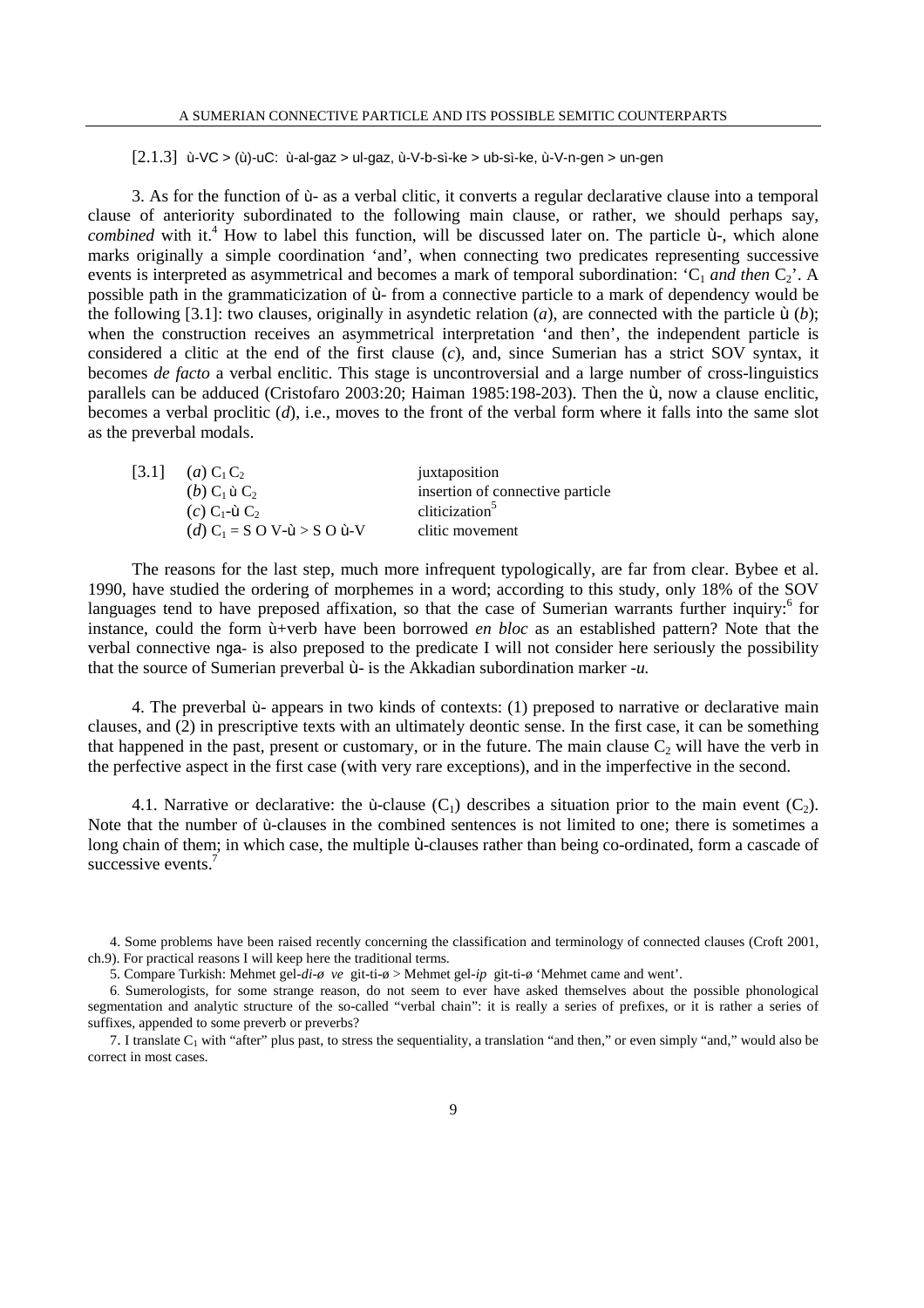4.1.1.  $C_2$  in the past.

 $[4.1.1]$  mušen-e gùd-bi-šè sig<sub>14</sub> un-gi<sub>4</sub> amar-bi gùd-bi-ta inim nu-um-ma-ni-ib-gi<sup>4</sup> *After* the bird had called to its nest its fledglings did not answer back from their nest. *Lugalbanda* 2:070-71*.*

## $[4.1.2]$  en-me-er-kár dumu <sup>d</sup>utu-ke<sub>4</sub> <sup>giš</sup>šinig-bi un-sìg <sup>giš</sup>bunin-šè un-dím gi-sumun ki kù-ga úr-ba mi-ni-bu šu im-ma-an-ti Enmerkar, the son of the Sun god, *after* he cut down a tamarisk, *after* he carved it into a water-trough, pulled out by its roots an old reed in a clean place, grabbed it (as a fishing rod). *Lugalbanda* 2:401-03.

These passages come from an adventure tale. Instances of ù-forms in strictly historical narratives, are very rare.

4.2. In the present, as something customary:

[4.2.1] šà-tùr-zu ganba-ka lú ù-bí-in-túm <sup>túg</sup>níg-dará ní-za gú-za ù-bí-in-lá u<sub>8</sub>-mu-šè še <sup>giš</sup>ba-an-e si-ma-ab lú lú-ù in-na-ab-e *After* someone brings your "belly" to the market place, *after* he ties up, with your consent, a loin-cloth around your neck, one man says to another: "fill me up the measure of grain (as a price) for my ewe." *The Ewe and the Grain* 176-78.

This is part of a description of what usually happens in a market place.<sup>9</sup> Similar to customary events are timeless statements such as wisdom advice, proverbs, and such:

- [4.2.2] gud-mah-e kun-bi lú **a-**ba-an-dab<sup>5</sup> lú íd-dè ba-ra-an-bal-e *After* a man has grabbed the tail of a big bull, he will not be able to cross a river. *Wisdom of Šuruppak* 194-95.<sup>10</sup>
- 4.3. The main clause describes a potential event in the future:
- [4.3.1] [[lú [é **a-**ba-sumun **ù**-un-dù] mu-sar-ra-bi ... nu-ub-kúr-re-a] igi <sup>d</sup>nanna-ka hé-en-sag<sub>9</sub>] The one who, *after* the house had become old and he has repaired it, will not alter the present commemorative inscription, may he enjoy good health in the presence of the Moon-god. *Amar-Suen* 12:32-39.

8. This is not due purely to stylistic reasons, but rather to the nature of the historical narrative itself, and raises some interesting theoretical questions, for which see Comrie 1985:27, 61-63. Example [4.1.2] is in fact part of the description of a magic ritual.

9. "Belly" is a pejorative metonymy for a fat ewe, and "loin-cloth" is a dirty word and a subject of jokes in Sumerian literature.

10. I.e., the man that grabs the tail, instead of the horns, of a bull, is a coward and thus incapable of fording the cattle (considered elsewhere a dangerous activity).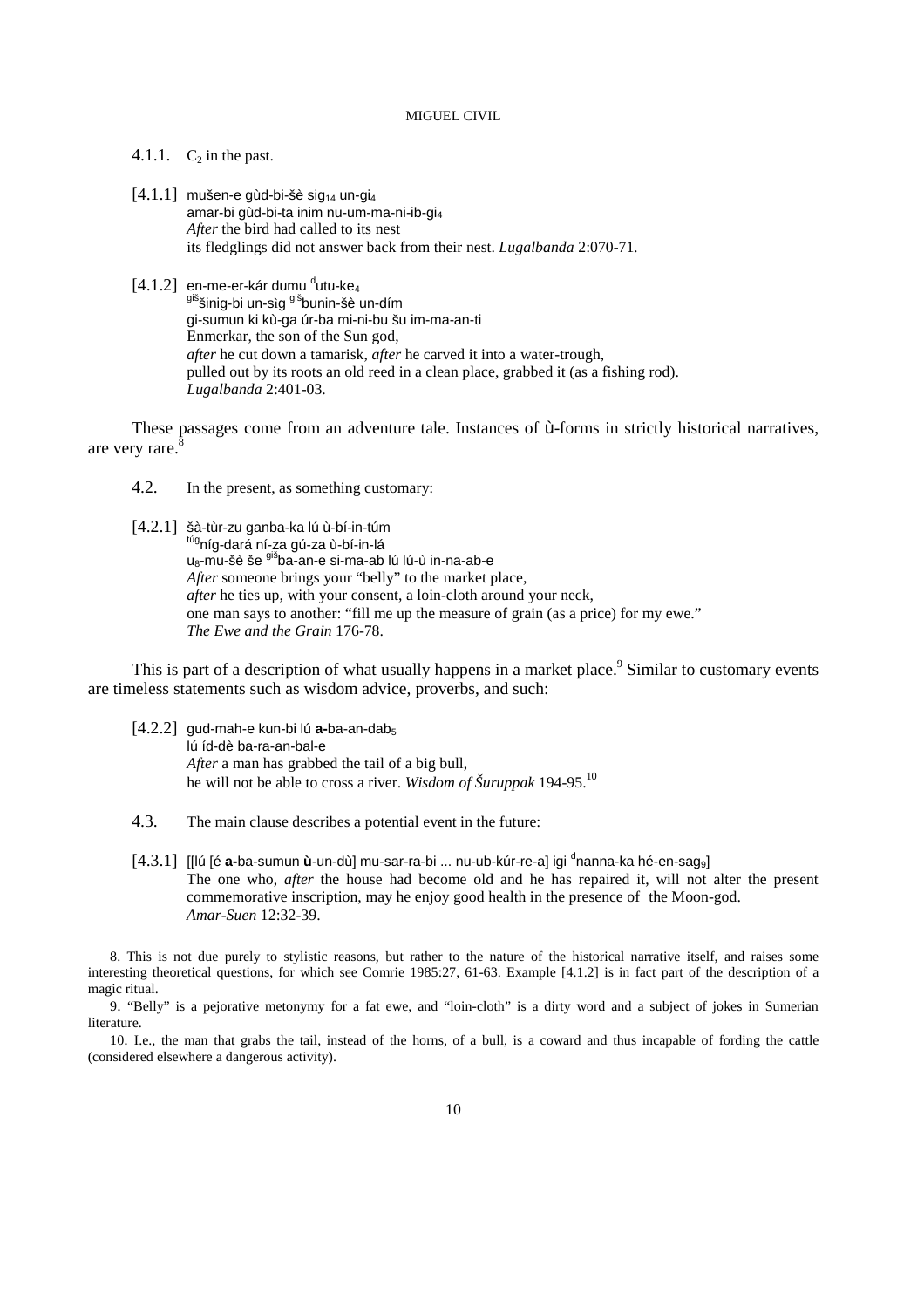This example shows a  $\dot{u}$ -clause embedded in a nominalized relative clause.<sup>11</sup>

4.4. Prescriptive contexts (deontic use). One or more ù-clauses enumerate successive steps in a process. The main clause is in the imperfective (with future function), or in the optative-subjunctive. The main prescriptive uses are the following:

4.4.1. Instructions for the preparation of a medicinal compound. The main clause, with the verb in the imperfective indicative, tells how to administer the compound.

[4.4.1] <sup>giš</sup>hašhur-hád <sup>ú giš</sup>munzer<sub>x</sub> ù-gaz sur<sub>11</sub>-šum-ma kaš ù-dé ì-giš ì-bí-šeš<sub>4</sub> níg ab-lá-e *After* you crush dried apples and licorice, *after* you pour beer lees (on this), *after* you rub oil on (the diseased spot), you will tie up a poultice. *Ur III prescription (RA* 54 [1960] 61:62-68)*.*

At the end of prophylactic incantations, there is often a ritual to ward off some evil. The successive steps of the magic procedure are given by ù-clauses, the same contruction seen in the medical texts. The main clause is normally in the optative-subjunctive describing the intended effect of the ritual, but can be occasionally an indicative with future interpretation.

[4.4.2] síg SAL.áš-gàr gìš nu-zu-ka **ù**-ma-ni-nu gaba ki-sikil-lá-ke<sup>4</sup> **ù**-mi-tag é gál-tak4-a nu-mu-ši-kéš-a *After* spinning goat hair of a female kid that has not yet copulated, *after* touching with it the breasts of a young girl, the "open house" will not close. *Incantation* (AUAM 73.1425)*.*

An identical construction can be found in the formulation of other procedural rules:

[4.4.3] níg kur<sub>7</sub>-ak-dè ù-ba-ab-til, lú a-a-ke<sub>4</sub> dug dab<sub>5</sub>-ba-ab lú im dug-zu ù-bí-in-dug<sub>4</sub> dug ab-dab<sub>5</sub>-bé-ne, íd šè-uru-ka-ta àm-mi-ib-si-si-ne *After* ending the inspection (of the exercise tablets), *after* the 'water-man' has said: "take the jar, your jar! idiot," they (the pupils) will take.the jars (and) fill them from the canal in the center of town. *Rules of the School (Ed R)* C 8-10

And in the formulation of penalties:

[4.4.4] gišdub-dím-ta gištukul 60-àm **ù-**ba-ab-ra-ah,urudašìr-šìr gìr-na **ù-**ub-sì-ke, é an-nigin-**ma** é-dub-ba-a-ta itu 2-àm nu-ub-ta-è (The guilty pupil) *after* being struck sixty times with a tablet-shaping board, *after* putting his feet in chains, he will be locked in the house and will not leave school for two months. *Dialogue* 3:183-85.

Note the presence here of the originally Semitic *-ma* next to ù-clauses.

4.5. The  $\dot{\mathbf{u}}$ -clause introduces direct speech. This construction is limited to the verb dug<sub>4</sub> with dative 'to say to someone','to address', (and the associated verbs dah 'to repeat' and peš 'to say for the third time'). In the opening formula of letters the main clause has the verb na-ab-bé-a 'this is what he says',

<sup>11.</sup> Another good example: [[alan-bi [u<sub>4</sub>-ul-lí-a-aš ù-mu-un-dím-ma] ... [ki-a-nag-ba um-mi-gub-bé]] me-te-aš hé-em-ši-gál], "After these statues, previously made as eternal memorial, had been installed in the place of libations, let them be there a fitting decoration" *Lugale* 476-78*.*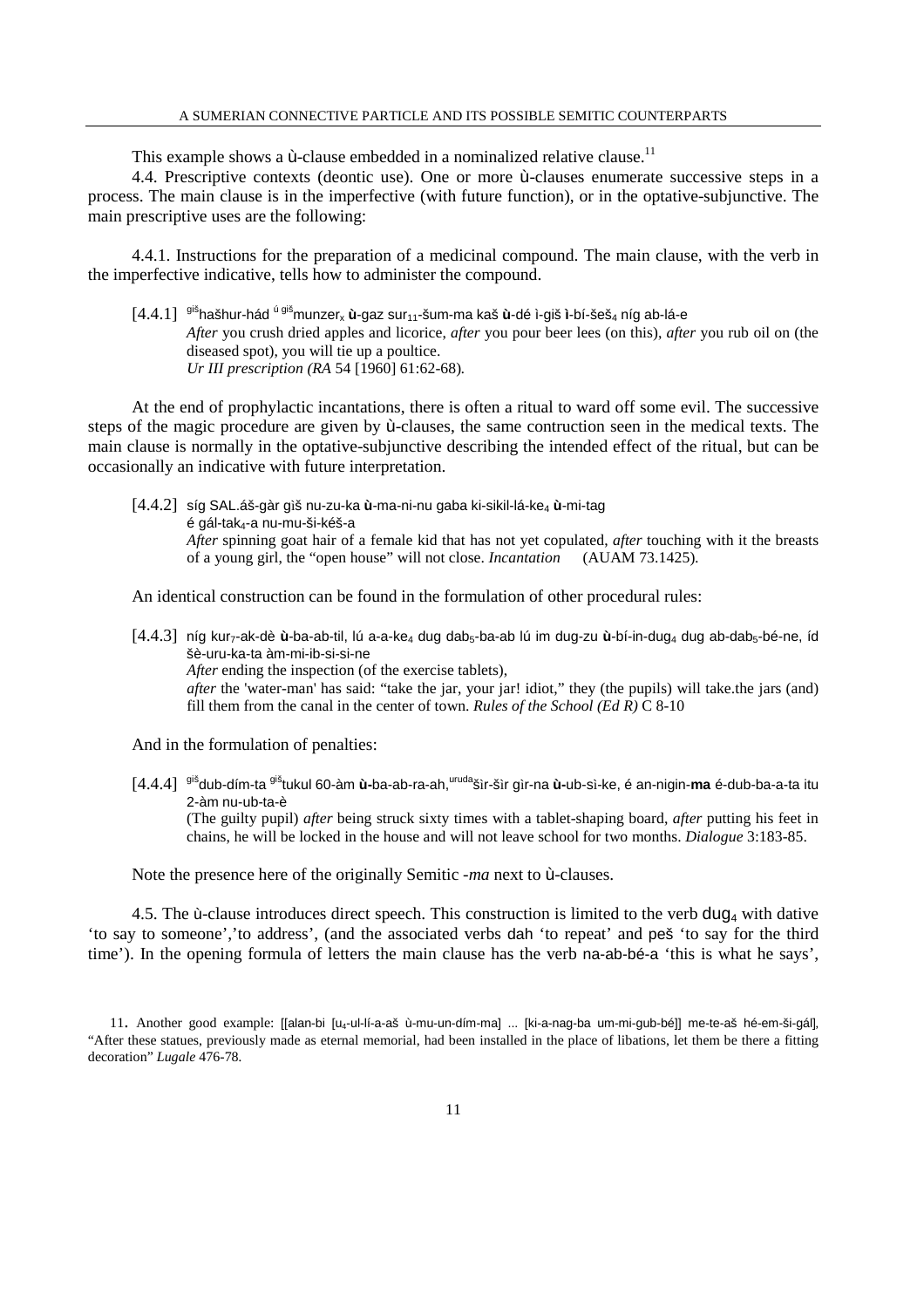followed by a *verbatim* reproduction of the message.<sup>12</sup> Otherwise, the main clause is elliptic, the verb is omitted and only the direct quotation is left.

 $[4.5.1]$  lugal-mu ù-na-a-dug<sub>4</sub> m Arád-mu arád-zu na-ab-bé-a After you address my king, (you will say) "this is what Aradmu, your servant, says:" *Ur III royal correspondence.*

The message follows immediately. Simple letters, such as business requests for delivery, omit most of the time the na-ab-bé-a formula, while literary letters may add ù-na-a-dah and ù-na-a-peš, 'after you repeat a second time' and 'a third time', respectively. The corresponding Akkadian formula is:

 $[4.5.2]$  *ana*  $PN_1$  (addressee) *qibi-ma* (imperative  $+$  *-ma*) *umma*  $PN_2$ *-ma* (sender  $+$  *-ma*): Say to  $PN_1$ , thus (speaks)  $PN_2$  (the message follows).

The correspondence between the two languages is *functional*, not a translation morpheme by morpheme. The difference reflects different strategies in imparting instructions: Sumerian uses two approaches: a) the optative-subjunctive, (or the imperfective as a deontic future), on the one hand, and b) the imperative on the other (note that Sumerian has otherwise a well-developed imperative system). Akkadian uses the imperative in all cases.

5. As shown by these examples, the connected clauses preserve their own morphology intact (no serial verbs). Subjects and objects do not need to be the same in  $C_1$  and  $C_2$ , although very frequently they are identical by context requirements. There are no examples of  $C_1$  with negative forms, or with modal proclitics for that matter, for obvious reasons. The verb of  $C_2$ , the main clause, can be perfective or imperfective, and have a variety of modal prefixes, including negative ones, and can even be an imperative:

[5.1] ... ù-bí-ak túg-gur-ra-ab after having made ... till with the *tuggur*. *Farmer's Instructions* 31

The verb of  $C_1$  is practically always a perfective, although there are exceptional instances of imperfectives, in the following example  $C_1$  has the -d- modal infix denoting subject-centered obligation:

[5.2] é lú-AN kaš-dé-a-ka ù-du-dè-en egir lú kaš-dé-a-ka ba-an-ku4-re-en After *you had to go* to a house of a man who gives a beer party, you go after the "beer party-man." *Dialogue* 1:104-05*.*

6. It should be noted here that Sumerian has a competing strategy, studied in Gragg 1973, to form anterior adverbial clauses, it is based on native grammatical resources: a nominalized sentence followed by the ablative postposition -ta (with a phonological variant -ra). Curiously, there are a few examples of

 12. For the non-assyriologist readers: Sumerian letters are formulated as messages to be read to the addressee by the letter bearer, or from a tablet by his secretary or the like.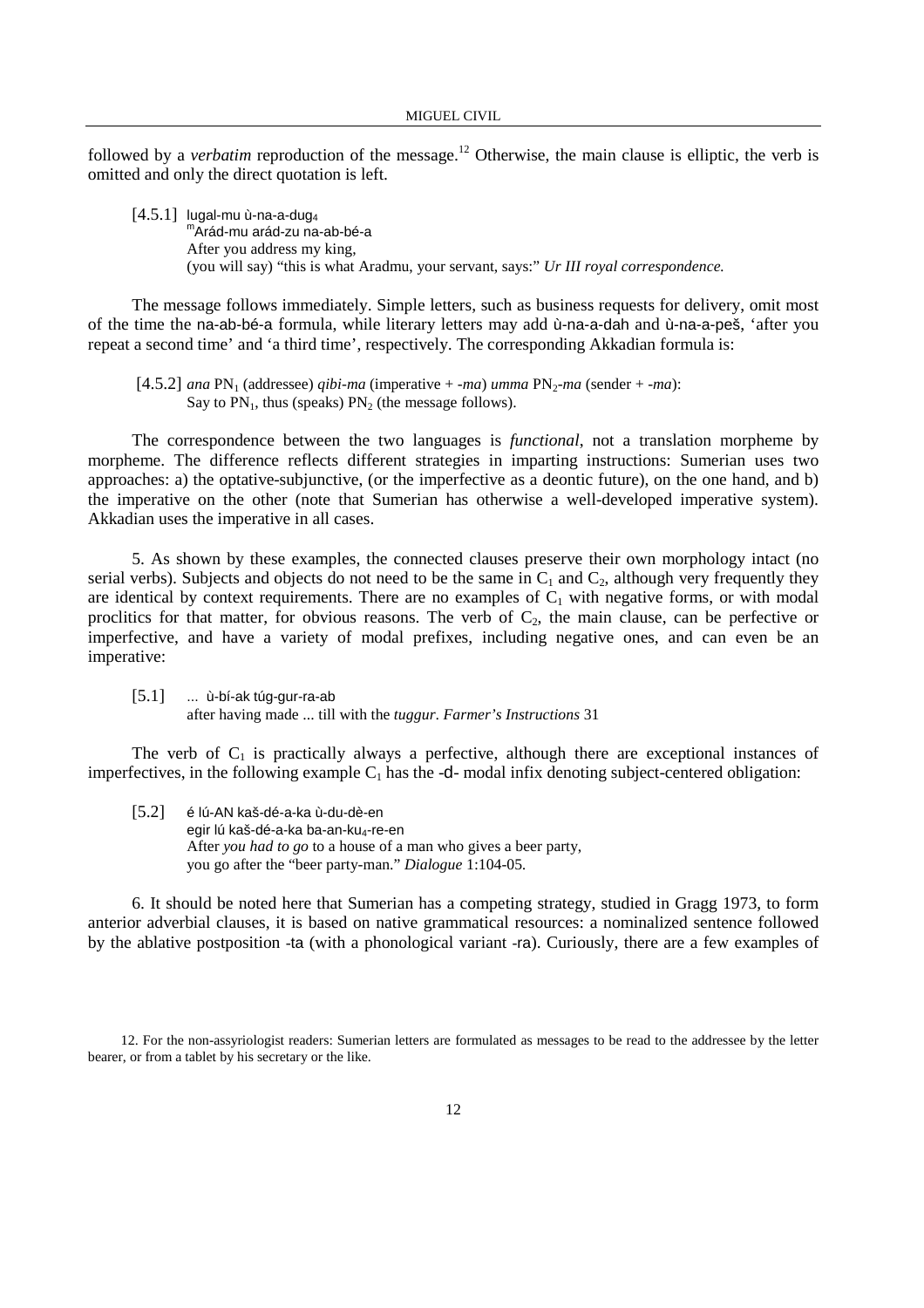clauses with both the ù- clitic and the nominalization with -ta. Most of them make reference to concrete points of time (evening, midday, twilight, number of days or nights)<sup>13</sup>:

[6.1] u4-dè u4-te-en-e **u**m-ma-te-a-ta (var. -ra) After the day approached the evening ...

This is a stereotyped formula to introduce events that take place at the end of the day. In isolated cases, the added ablative infix could have a causative nuance, unless it is simply a redundant stylistic device of the scribe. $^{14}$ 

[6.2] geštin níg-dùg ù-mu-un-nag-eš-a-ta kaš níg-dùg ù-mu-un-dùg-ge-eš-a-ta a-gàr-a-gàr-ra du<sub>14</sub> mi-ni-in-mú-mú-ne *Because*/*after* they had been drinking good wine, *because*/*after* they had been enjoying good beer, they start(ed) quarreling in the fields. *The Ewe and the Grain:*067-68.

The Sumerian verb expresses an aspectual distinction between an imperfective and a perfective (the so-called *marû* and *hamtu* forms, respectively) and, in general, tense distinctions are not grammaticized. The ù-clause, however, is understandably in the perfective and the clitic ù- becomes *de facto* a tense mark indicating a *relative* tense, i.e., taking as a reference point not the moment of speech, but the time of realization of the main clause. As a result, one may have a verbal form that is morphologically a perfective (as a relative tense), but pragmatically may have at the same time a present-imperfective connotation (with reference to the moment of speech). In other words, an anterior verbal form includes a time reference, even if a relative one, and therefore may have a sort of disruptive effect on a pure aspectual system.

7. Finally, some considerations about an appropriate label to designate the grammatical function of the ù-clitic. The search for a good label will help to dispell some misconceptions found in some Sumerian grammars where the ù-clauses have received, in addition to "prospective", the most varied labels: an "imperative," a "*mild* imperative," a "suppositif," an "optative," a "conditional," etc.<sup>15</sup> The ù-clauses, as shown by the examples given, code no more and no less than simple anteriority. The rest, when correctly understood, is nothing but interpretations based pragmatically on the context, or on a reconstructed situation. This is true of the procedural contexts, as we have seen, so that the term "imperative" is inappropriate. The deontic orientation, if present, comes from the main clause, not from the proclitic ù-. The term "conditional," see most recently Kaneva 2000:524-30, is based also on a (questionable, I believe) pragmatic interpretation of some legal contexts. It is true that sometimes *post hoc* can be interpreted correctly as *propter hoc,* but this does not mean that *post* and *propter* are the same thing. To avoid quarreling about labels, we must remember that there is such a thing as *homonymy* of syntactic

<sup>13</sup>. Some examples in Gragg 1973:132. The passage *Tree and Reed* 208 makes reference to early morning "after dew has appeared."

<sup>14</sup>. In *Plow and Hoe* 083*,* the immediate main clause in 084 is in turn an adverbial subordinate of the main clause in 085: [[[agàr-ta a um-ta-kud-a-ta], ki-dur<sub>5</sub> kin-gá ba-gál-la-ta], <sup>giš</sup>apin igi-zu-šè a-šà-ga gá-e ma-an-e<sub>11</sub>-dè]. The redundant -ta of 084 may have been inserted by parallelism with 085.

<sup>15.</sup> Sollberger 1952:168 calls it a "suppositif" (with incorrect interpretation); according to Thomsen 1984:208-11 it "denotes prospective or a condition"; Edzard 2003:121-23 speaks both of a "prospective" that "sometimes comes close to a conditional clause," and of a "polite imperative." Older opinions listed in Sollberger 1952:168.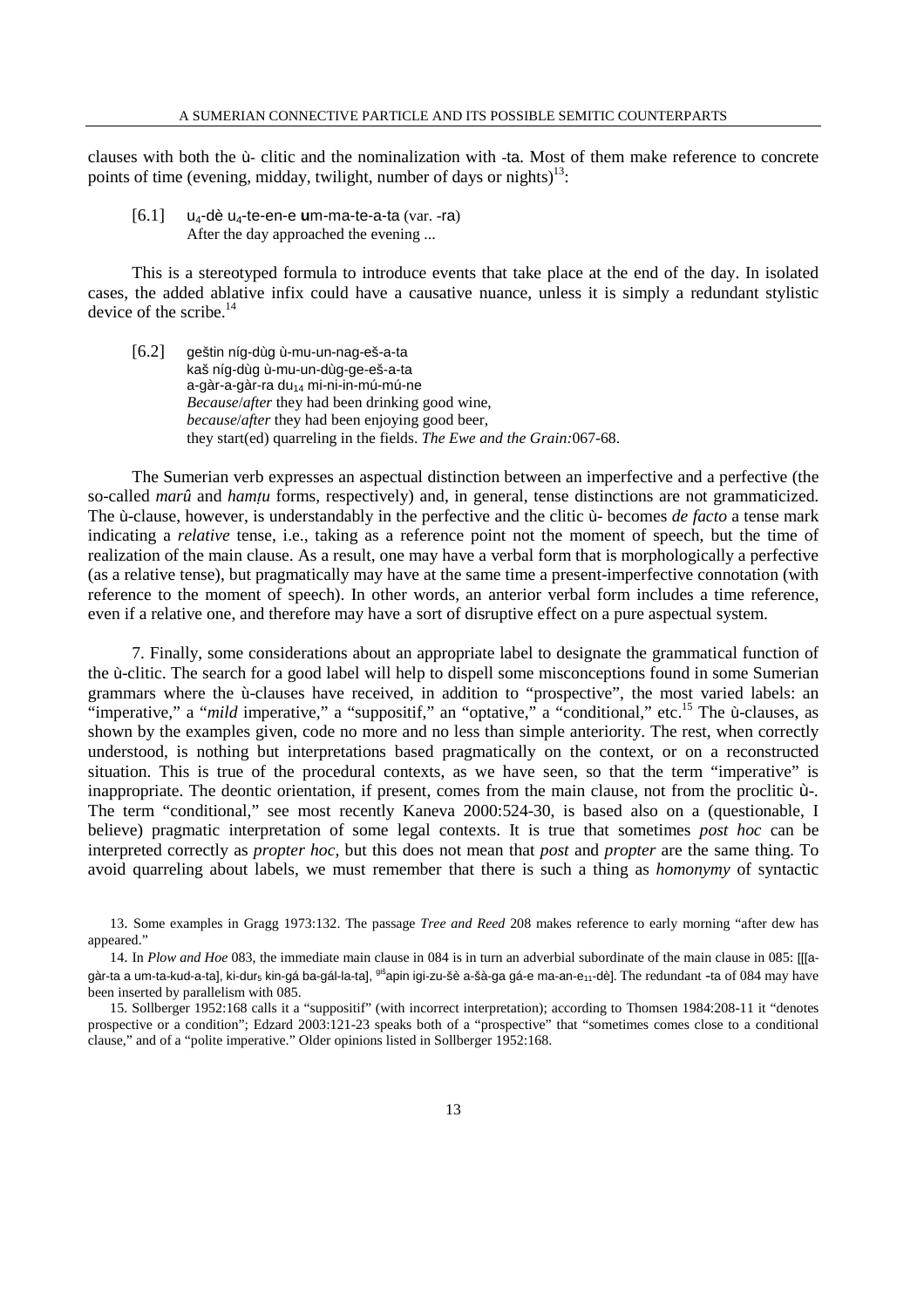constructions: the same meaning is mapped into different forms (Haiman 1985). Many structures can be used to express sequentiality or condition, depending on context and pragmatics. In the case of Sumerian ù-, the label "prospective" is the generally accepted one in Sumerian grammar since Falkenstein 1949-50 2:223, who describes correctly the function of the clitic. He remarked that the ù-forms correspond to the *futurum exactum* of Latin, and proposed the term "Prospektiv (Präformativ)," introduced by his teacher Landsberger, possibly inspired by the terminology of the Egyptologists. However, the term is not a current one in linguistics, and neither in English nor in German corresponds too well to what these forms mean. The best we can do, it seems, is to call them "temporal forms of anteriority."

8. In conclusion, I have dealt, perhaps for too long, on a Sumerian construction possibly based on a borrowing from Semitic, that presents some striking similarities with Semitic constructions, the most remarkable being of course the preverbal *waw* in Hebrew. The morphological structure is the same, the disruptive effects on the aspectual system are similar, and so on, even if this *waw* took syntactically a life of its own (Smith 1991; Givón 1977). Since a direct contact is impossible, we have to ask: do we have here distinct manifestations of a prehistoric tendency present in some indocumented branch of Semitic (or even perhaps in Afroasiatic if we take Egyptian *jw* into consideration, Loprieno 1980), or are the similarities due to an accidental convergence resulting from some cross-linguistically more or less attested tendency? The answer, if there is one, will come from a careful reexamination of the clause-connecting functions of Semitic *\*wa*. Without forgetting, of course, the rules of thumb proposed in Givón 1991:301: "(a) Explain externally, i.e. by contact, only what has no reasonable internal explanation; and (b) Explain by contact only changes that are counter-intuitive, i.e. go against the more common diachronic drift."

## **REFERENCES**

- Bybee, J.L. Pagliuca, W. Perkins, R.D. 1990. "On the asymmetries in the affixation of grammatical material", in Croft, W. *et al*., eds, pp. 1-42.
- Comrie, B. 1985. *Tense* (Cambridge Textbooks in Linguistics), Cambridge.
- Cristofaro, S. 2003. *Subordination* (Oxford Studies in Typology and Linguistic Theory), Oxford.
- Croft, W. 2001. *Radical Construction Grammar: Syntactic Theory in Typological Perspective*, Oxford.
- Croft, W. Denning., K. Kremer, S., eds. 1990. *Studies in Typology and Diachrony for Joseph H. Greenberg* (Typological Studies in Language 20), Amsterdam.
- Edzard, D.O. 2003. *Sumerian Grammar* (Handbook of Oriental Studies 71), Leiden.
- Falkenstein, A. 1931. *Die Haupttypen der sumerischen Beschwörung literarisch untersucht* (Leipziger Semitische Studien NF 1), Leipzig: [1968 reimpression. Leipzig].
- Falkenstein, A. 1949-1950. *Grammatik der Sprache Gudeas von Laga¡* (Analecta Orientalia 28-29), Rome.
- Givón, T. 1977. "The Drift from VSO to SVO in Biblical Hebrew: the Pragmatics of Tense-Aspect", in Li, Ch. N., ed., 1977. *Mechanisms of Syntactic Change,* Austin TE.
- Givón, T. 1991. "Dependent Clause Morpho-Syntax in Biblical Hebrew", in Closs, E. *et al.*, eds, *Approaches to Grammaticalization*, vol. 2, Amsterdam, pp. 257-310.
- Gragg, G. 1973. "A Class of 'When' Clauses in Sumerian", *JNES* 32:124-24.
- Haiman, J. 1985. *Natural Syntax*, Cambridge.
- Haiman, J. Thompson, S.A., eds, 1988. *Clause Combining in Grammar and Discourse* (Typological Studies in Language, 18), Amsterdam.
- Harris, A.C. Campbell, L. 1995. *Historical Syntax in Cross-linguistic Perspective* (Cambridge Studies in Linguistics 74), Cambridge.
- Johannessen, J.B. 1998. *Coordination* (Oxford Studies in Comparative Syntax), Oxford.